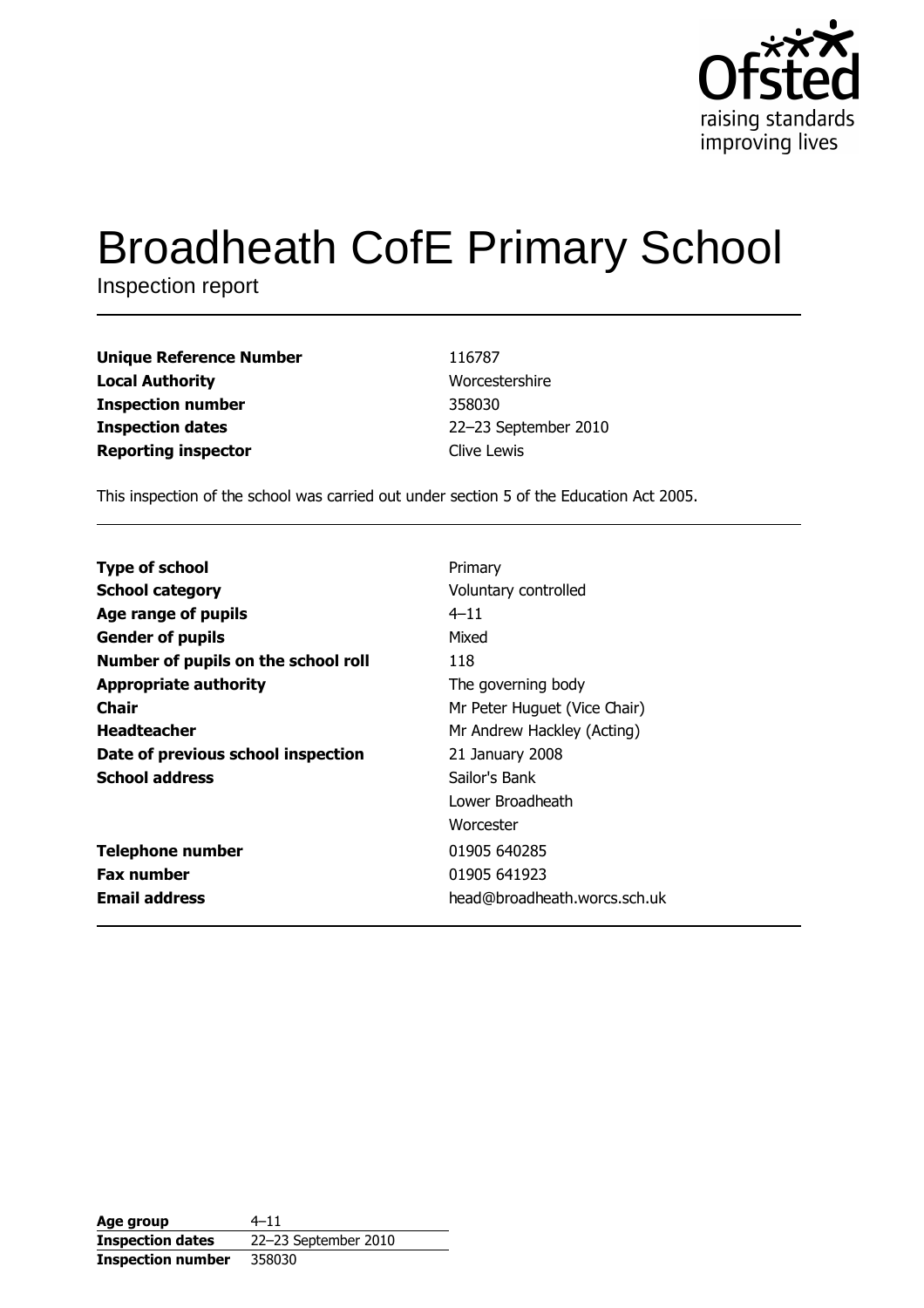The Office for Standards in Education, Children's Services and Skills (Ofsted) regulates and inspects to achieve excellence in the care of children and young people, and in education and skills for learners of all ages. It regulates and inspects childcare and children's social care, and inspects the Children and Family Court Advisory Support Service (Cafcass), schools, colleges, initial teacher training, work-based learning and skills training, adult and community learning, and education and training in prisons and other secure establishments. It assesses council children's services, and inspects services for looked after children, safeguarding and child protection.

Further copies of this report are obtainable from the school. Under the Education Act 2005, the school must provide a copy of this report free of charge to certain categories of people. A charge not exceeding the full cost of reproduction may be made for any other copies supplied.

If you would like a copy of this document in a different format, such as large print or Braille, please telephone 0300 1234 234, or email enquiries@ofsted.gov.uk.

You may copy all or parts of this document for non-commercial educational purposes, as long as you give details of the source and date of publication and do not alter the documentation in any way.

To receive regular email alerts about new publications, including survey reports and school inspection reports, please visit our website and go to 'Subscribe'.

Royal Exchange Buildings St Ann's Square Manchester **M2 7I A** T: 0300 1234 234 Textphone: 0161 618 8524 E: enquiries@ofsted.gov.uk W: www.ofsted.gov.uk © Crown copyright 2010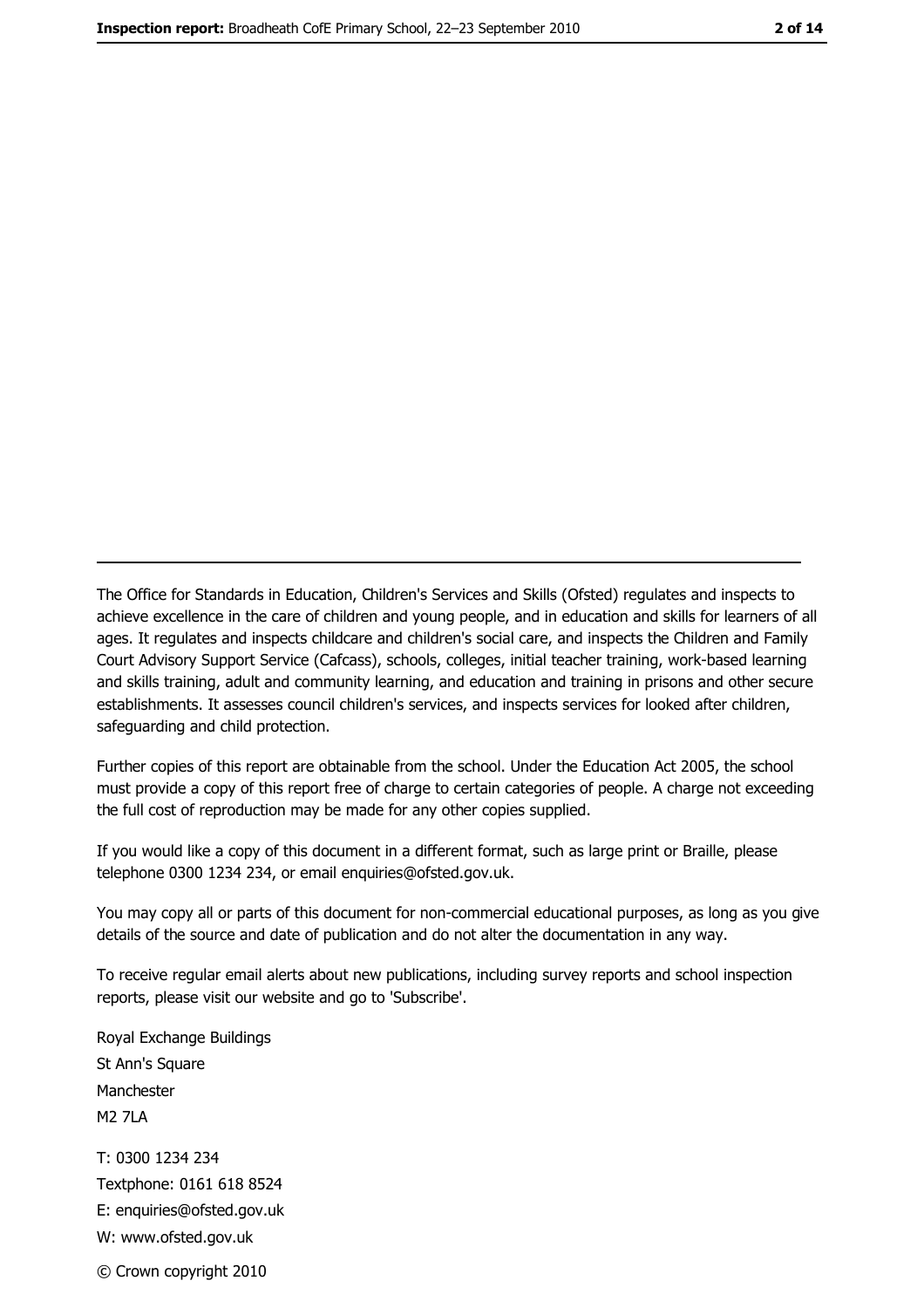## **Introduction**

This inspection was carried out by two additional inspectors. The inspectors visited nine lessons, observed seven teachers and held meetings with governors, staff and groups of pupils. They observed the school's work, including a sample of pupils' books, teachers' planning documents, tracking and assessment data, and analysed questionnaires from 50 parents and carers, 60 pupils and eight staff.

The inspection team reviewed many aspects of the school's work. It looked in detail at the following.

- The quality of teaching and provision in Key Stage 1.  $\blacksquare$
- The quality of the school's new assessment and tracking systems.  $\blacksquare$
- Provision for the outdoor curriculum in the Early Years Foundation Stage.

## **Information about the school**

This is a smaller than average primary school. It serves a predominantly rural area near Worcester and most pupils come from the local village. The proportion of pupils known to be eligible for free school meals is below the national average as is the proportion of pupils from minority ethnic groups and those for whom English is not their first language. There is currently an average percentage of pupils with special educational needs and/or disabilities. Mobility of pupils is high. The headteacher retired at the end of the summer term and a new headteacher has been appointed who will take up the post in January. The deputy headteacher has taken on the role of acting headteacher for the autumn term. At the time of the inspection there was temporarily no chair of governors, because an election was imminent. The school has achieved Healthy School status, and gained the Arts Mark Gold and the Eco Schools award.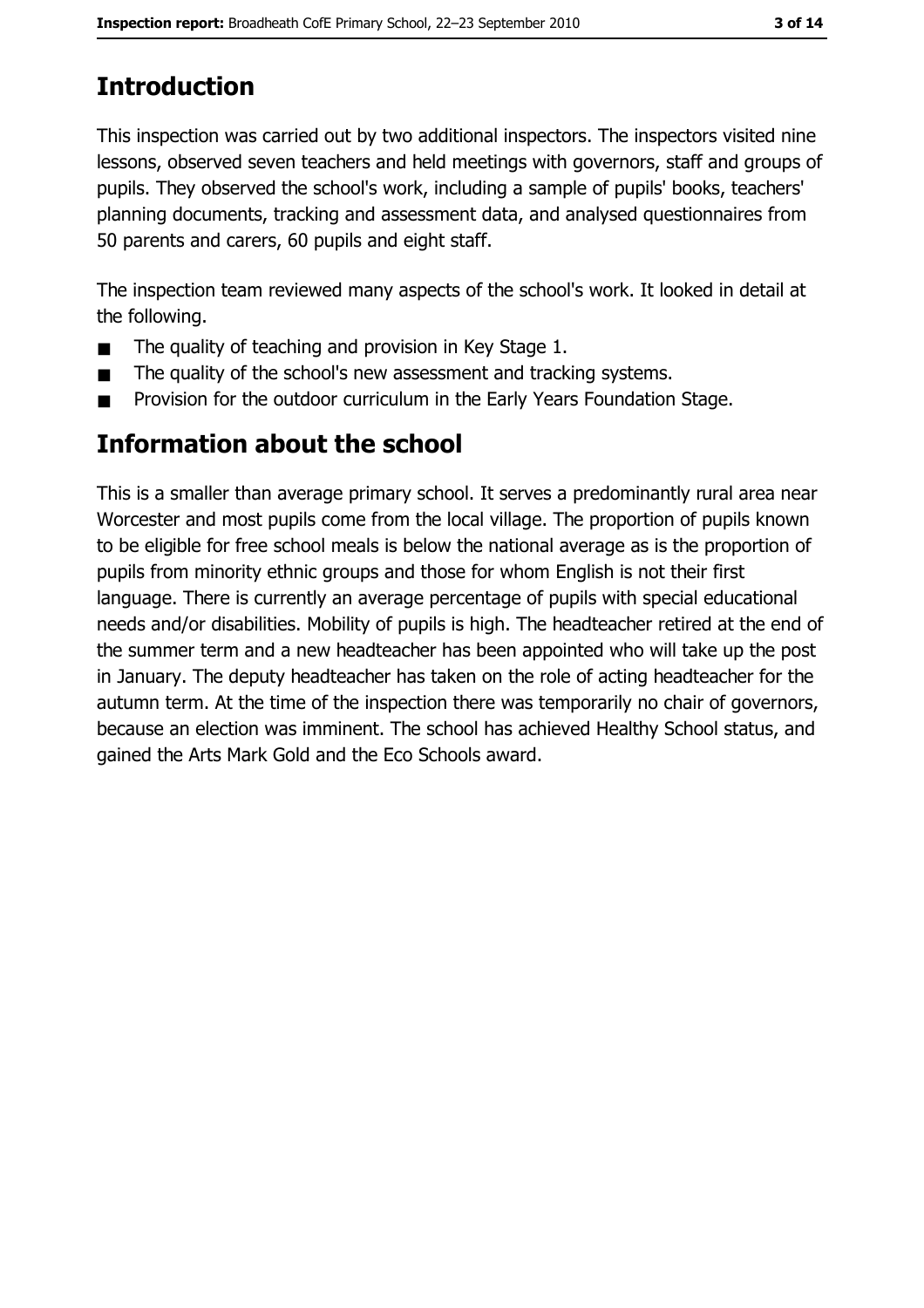Inspection grades: 1 is outstanding, 2 is good, 3 is satisfactory, and 4 is inadequate Please turn to the glossary for a description of the grades and inspection terms

## **Inspection judgements**

## Overall effectiveness: how good is the school?

#### The school's capacity for sustained improvement

## **Main findings**

Broadheath CofE is a good school. Leaders and managers have a good understanding of how well it is doing and what needs to be done next and so there is a good capacity to maintain and sustain improvement. The acting headteacher, with the full and enthusiastic support of all staff and the strong support of the local authority, is maintaining the clear sense of purpose and direction, clearly linked to school improvement. The overwhelming majority of parents are very supportive of the school. One parent commented: 'This is a very good school and I wouldn't want my child anywhere else. The staff are kind and caring and will always go that extra mile for you'. Children get off to a good start in the Early Years Foundation Stage and pupils make good progress throughout the school. Although the relatively small year groups and the high level of mobility of pupils means that standards can vary significantly from year to year, attainment at Year 6 is typically above the national average and school data and observations confirm that the current Year 6 cohort of pupils are on track to achieve above average standards in English, mathematics and science. However, progress in writing remains slower than progress in reading across the school. The school's drive to raise writing standards has targeted improvements within literacy lessons, and has begun to have a positive effect on the learning and performance of the current cohorts of pupils. As yet, there has been less focus on improving writing within other subject areas.

Parents say their children enjoy coming to school and pupils agree enthusiastically, as is reflected in their good levels of attendance. They have a good understanding of how to keep safe and of the need for healthy lifestyles. A strong moral code is implicit in the school's ethos and this is reflected in pupils' good behaviour. This in turn has a positive effect on the good progress pupils make in most lessons. The school has good links with other local schools, which it uses successfully to promote a broader range of curriculum and sporting activities for the pupils. Pupils' progress is tracked very carefully and their attainment is assessed accurately. Marking is up to date and supportive and, usefully, gives pupils quidance on how well they have done and what they need to do next. The school has good links with groups and schools in the local area but has rightly identified the need to do more to develop links further afield, in the United Kingdom and overseas, in order to develop pupils' understanding of other cultures and lifestyles.

## What does the school need to do to improve further?

 $\blacksquare$ Narrow the gap between pupils' progress in reading and writing across the school by providing more opportunities for pupils to write in a range of

| J |  |
|---|--|
| ◢ |  |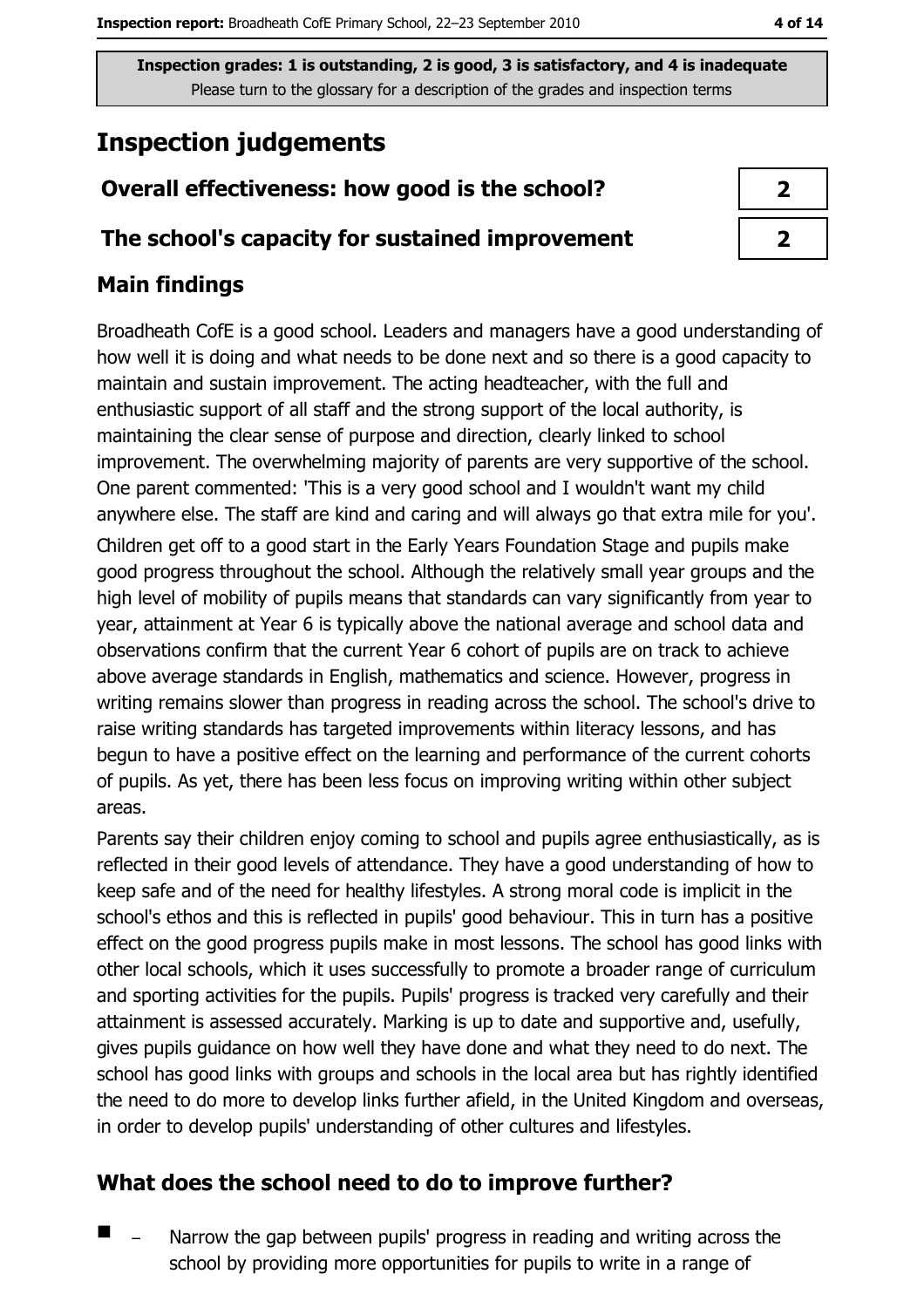$2<sup>1</sup>$ 

Inspection grades: 1 is outstanding, 2 is good, 3 is satisfactory, and 4 is inadequate Please turn to the glossary for a description of the grades and inspection terms

subjects.

Work to broaden the school's impact on community cohesion beyond the local community by widening links with other communities nationally and globally.

#### **Outcomes for individuals and groups of pupils**

Throughout the school all groups of pupils show enjoyment and make good progress. Pupils with special educational needs and/or disabilities make good progress because of the effective support provided by class teachers, teaching assistants and outside agencies. Pupils' good behaviour in most lessons brings about an industrious atmosphere in which they can learn without interruption and make good progress. They work hard and conscientiously, both independently and co-operatively, without the need for constant adult intervention. They know and understand the important factors that affect their health and they feel safe in the school. Pupils value their school community and willingly take on responsibilities. They participate constructively in school life, suggesting and taking actions to help improve the school. For example, they plan and run the school's Healthy Tuck shop and have been involved in decisions about playground equipment. They are well equipped for the future with their well-developed academic and social skills. Pupils' spiritual, moral, social and cultural development is good. They have a very strong understanding of right and wrong and, as a result, the school has an orderly, purposeful and caring atmosphere. Pupils respect each others' needs and interests and are curious about the world around them, embracing new experiences enthusiastically.

These are the grades for pupils' outcomes

| Pupils' achievement and the extent to which they enjoy their learning                                       |                          |  |
|-------------------------------------------------------------------------------------------------------------|--------------------------|--|
| Taking into account:<br>Pupils' attainment <sup>1</sup>                                                     | $\overline{\phantom{a}}$ |  |
| The quality of pupils' learning and their progress                                                          | $\overline{\phantom{a}}$ |  |
| The quality of learning for pupils with special educational needs and/or<br>disabilities and their progress | $\overline{2}$           |  |
| The extent to which pupils feel safe                                                                        |                          |  |
| <b>Pupils' behaviour</b>                                                                                    |                          |  |
| The extent to which pupils adopt healthy lifestyles                                                         |                          |  |
| The extent to which pupils contribute to the school and wider community                                     |                          |  |

The grades for attainment and attendance are: 1 is high; 2 is above average; 3 is broadly average; and 4 is low.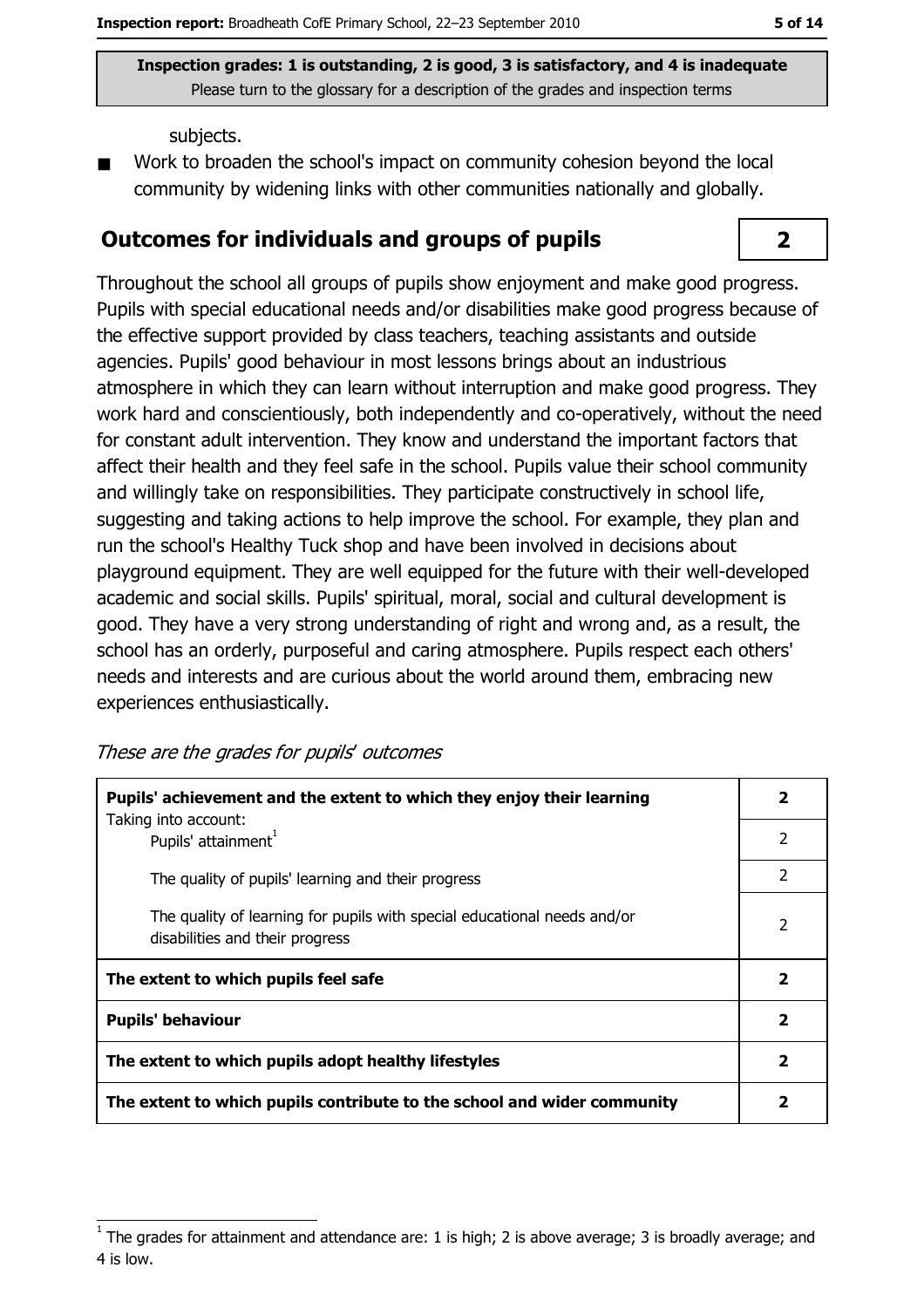| Inspection grades: 1 is outstanding, 2 is good, 3 is satisfactory, and 4 is inadequate<br>Please turn to the glossary for a description of the grades and inspection terms |   |  |
|----------------------------------------------------------------------------------------------------------------------------------------------------------------------------|---|--|
| The extent to which pupils develop workplace and other skills that will<br>contribute to their future economic well-being                                                  | 2 |  |
| Taking into account:<br>Pupils' attendance <sup>1</sup>                                                                                                                    |   |  |
| The extent of pupils' spiritual, moral, social and cultural development                                                                                                    |   |  |

#### How effective is the provision?

Provision is good at all key stages. Teachers have strong subject knowledge, which enthuses and challenges pupils and contributes to their good progress. All lessons are characterised by good relationships between pupils and adults and there is a positive atmosphere for learning across the school. Particularly good use is made of resources, including new technology, to motivate pupils and enhance their learning. Support by teaching assistants is well focused and makes a significant contribution to the quality of learning in most lessons. As a result of the school's good assessment procedures, teachers usually plan well to meet the needs of pupils of a wide range of age and ability in each class. However, occasionally challenges are not sufficiently fine-tuned and learning is then slowed by extra explanations. Teachers listen to, observe and question groups of pupils effectively during lessons in order to improve learning. The curriculum is well adjusted to meet the needs of different ages and ability groups and a range of pupils with specific learning needs within the school. A new focus on the creative curriculum has inspired pupils, parents and staff who talk very enthusiastically about the recent whole-school 'Carnival' project, and weekly activities in the recently opened 'Forest School' facility on the school site are proving extremely popular with the pupils. Pupils receive a good variety of exciting activities and experiences through visits, residential stays and visitors to school and the school works with a variety of partners to provide a good spread of sporting activities. Pupils particularly enjoy the wide range of after-school activities and clubs, including physical activities. The school's good and well-organised arrangements for the care of all pupils, including those with special educational needs and/or disabilities contribute significantly to their good development and well-being and support their learning well. The small size of the school ensures that all pupils and families are known very well by staff. As a result, the school is a happy, harmonious community in which to work and learn, and pupils arriving at the school part way through their school careers are welcomed and helped to settle quickly.

| The quality of teaching                                                                                    |  |
|------------------------------------------------------------------------------------------------------------|--|
| Taking into account:<br>The use of assessment to support learning                                          |  |
| The extent to which the curriculum meets pupils' needs, including, where<br>relevant, through partnerships |  |
| The effectiveness of care, guidance and support                                                            |  |

These are the grades for the quality of provision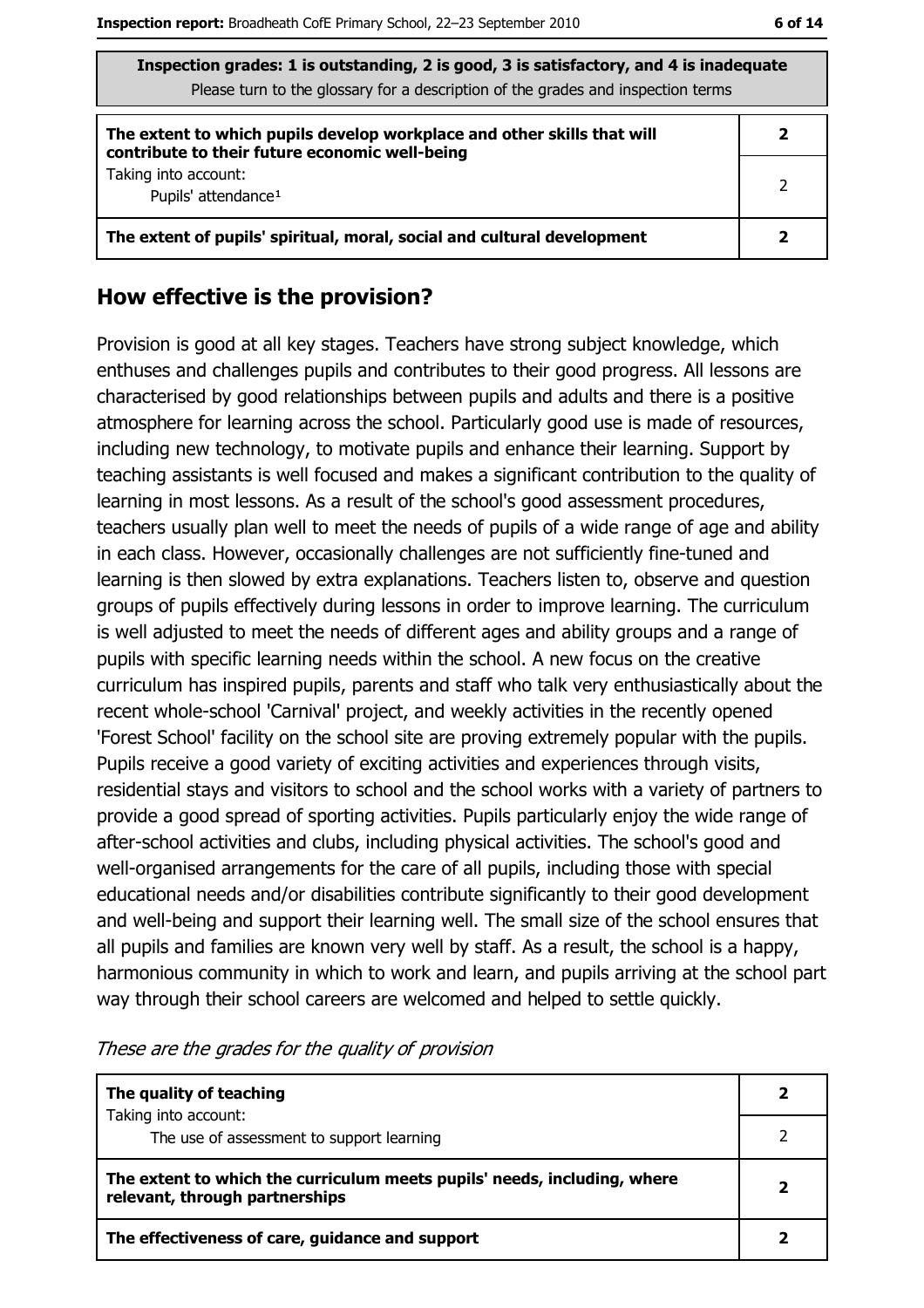Inspection grades: 1 is outstanding, 2 is good, 3 is satisfactory, and 4 is inadequate Please turn to the glossary for a description of the grades and inspection terms

#### How effective are leadership and management?

In the interim between the substantive headteacher leaving the school and the newly-appointed headteacher joining the school, the acting headteacher has consistently communicated to the staff his high expectations about continuing to improve provision. Effective succession planning, coupled with strong support from the local authority, weekly input from the incoming headteacher and the wholehearted support and commitment of a very enthusiastic team of teachers and subject coordinators has enabled the school to continue to build on its successes. The acting headteacher has been particularly effective in developing the morale of the enthusiastic and strong team. Subject coordinators are highly motivated and keen to improve standards in their areas of responsibility. Self-evaluation has identified all the key priorities for development. As a result of regular monitoring and support, teaching is good across the school and planning is founded on robust evidence and based on good quality data.

The governing body is influential in determining the strategic direction of the school and fully and systematically involved in evaluating its work. The school has a highly positive relationship with most groups of parents and carers. This effective liaison with parents and with other partners contributes significantly to improvements in pupils' achievement and well-being. Where there are minor variations in achievement the school acts promptly to adjust the curriculum to narrow the gap. It adopts recommended good practice for safeguarding pupils across all areas of its work, and procedures are effective. At present, the school is in the process of updating its recording systems and so formal recording of activities, materials and any incidents to do with safeguarding, whilst adequate, is not quick to access. The school understands its own context and that of the local community very well. It has evaluated its position, and has formulated a strategy to further develop pupils' understanding of those living in contexts that are different to their own.

| The effectiveness of leadership and management in embedding ambition and<br>driving improvement                                                                     |   |  |
|---------------------------------------------------------------------------------------------------------------------------------------------------------------------|---|--|
| Taking into account:<br>The leadership and management of teaching and learning                                                                                      | 2 |  |
| The effectiveness of the governing body in challenging and supporting the<br>school so that weaknesses are tackled decisively and statutory responsibilities<br>met | 2 |  |
| The effectiveness of the school's engagement with parents and carers                                                                                                |   |  |
| The effectiveness of partnerships in promoting learning and well-being                                                                                              |   |  |
| The effectiveness with which the school promotes equality of opportunity and<br>tackles discrimination                                                              |   |  |
| The effectiveness of safeguarding procedures                                                                                                                        |   |  |

These are the grades for leadership and management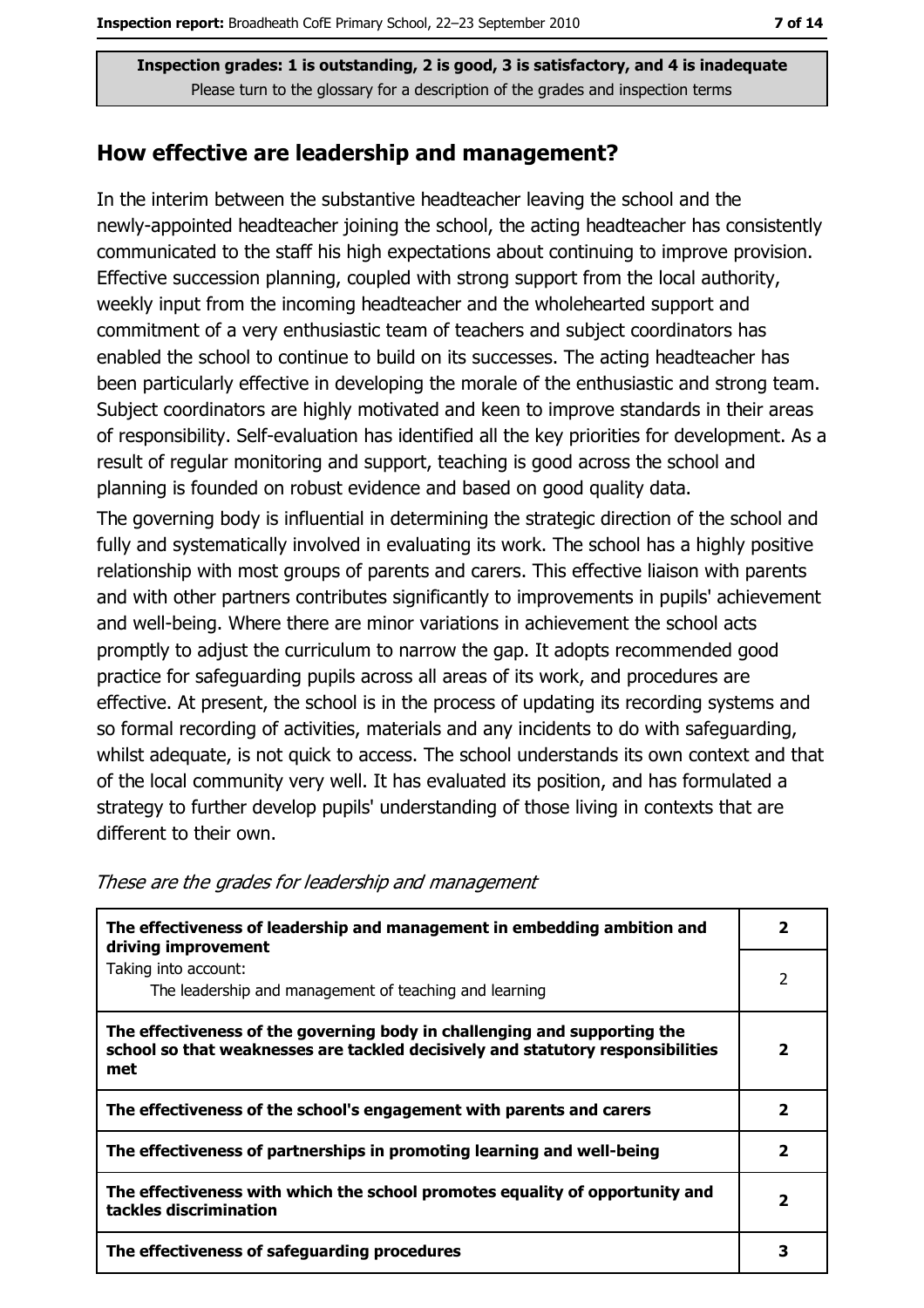| Inspection grades: 1 is outstanding, 2 is good, 3 is satisfactory, and 4 is inadequate<br>Please turn to the glossary for a description of the grades and inspection terms |   |  |  |
|----------------------------------------------------------------------------------------------------------------------------------------------------------------------------|---|--|--|
| The effectiveness with which the school promotes community cohesion                                                                                                        | 3 |  |  |
| The effectiveness with which the school deploys resources to achieve<br>$\overline{2}$<br>value for money                                                                  |   |  |  |

#### **Early Years Foundation Stage**

Provision for the youngest children is good. Although at the time of the inspection they had only been attending school part time for two weeks, they were clearly enjoying school, were settling into the routines well and playing happily together or on their own, delighting in learning and seeing new things. Pastoral care and welfare arrangements are effective. Consequently, children are safe, well cared for and aware of how to be healthy. Children with special educational needs and/or disabilities are identified quickly, are supported well and are integrated effectively into all activities. Staff have good relationships with parents and carers through daily contact at the start and end of each day. Children in the Early Years Foundation Stage undertake a variety of whole class and group activities indoors and out. Provision for the outdoor curriculum is good. The newly remodelled and spacious Early Years Foundation Stage classroom has free access to a spacious secure outdoor area with a large covered area that allows the outdoor curriculum to continue in inclement weather. There is a good range of adult-led and free-choice activities both indoors and out. The weekly visit to the school's 'Forest School' site is particularly effective in allowing children to explore things with purpose and challenge. It encourages them to make decisions for themselves, solve problems and develop their reasoning skills. There are good systems for the long-term assessment and tracking of children's progress. Staff monitor and record children's progress on a day-to-day basis and this information is used well to plan work carefully to match children's needs and enhance their rates of progress. Leadership of the Early Years Foundation Stage is good and self-evaluation secure. Adults have a good knowledge of the learning development and welfare requirements and the guidance for the Early Years Foundation Stage but they have limited time to plan and review together, so it is not easy for support staff to feed ideas into the teaching programme.

| <b>Overall effectiveness of the Early Years Foundation Stage</b><br>Taking into account:     |   |  |  |
|----------------------------------------------------------------------------------------------|---|--|--|
| Outcomes for children in the Early Years Foundation Stage                                    |   |  |  |
| The quality of provision in the Early Years Foundation Stage                                 |   |  |  |
| The effectiveness of leadership and management of the Early Years<br><b>Foundation Stage</b> | 2 |  |  |

These are the grades for the Early Years Foundation Stage

#### **Views of parents and carers**

The overwhelming majority of parents and carers have positive views of the school and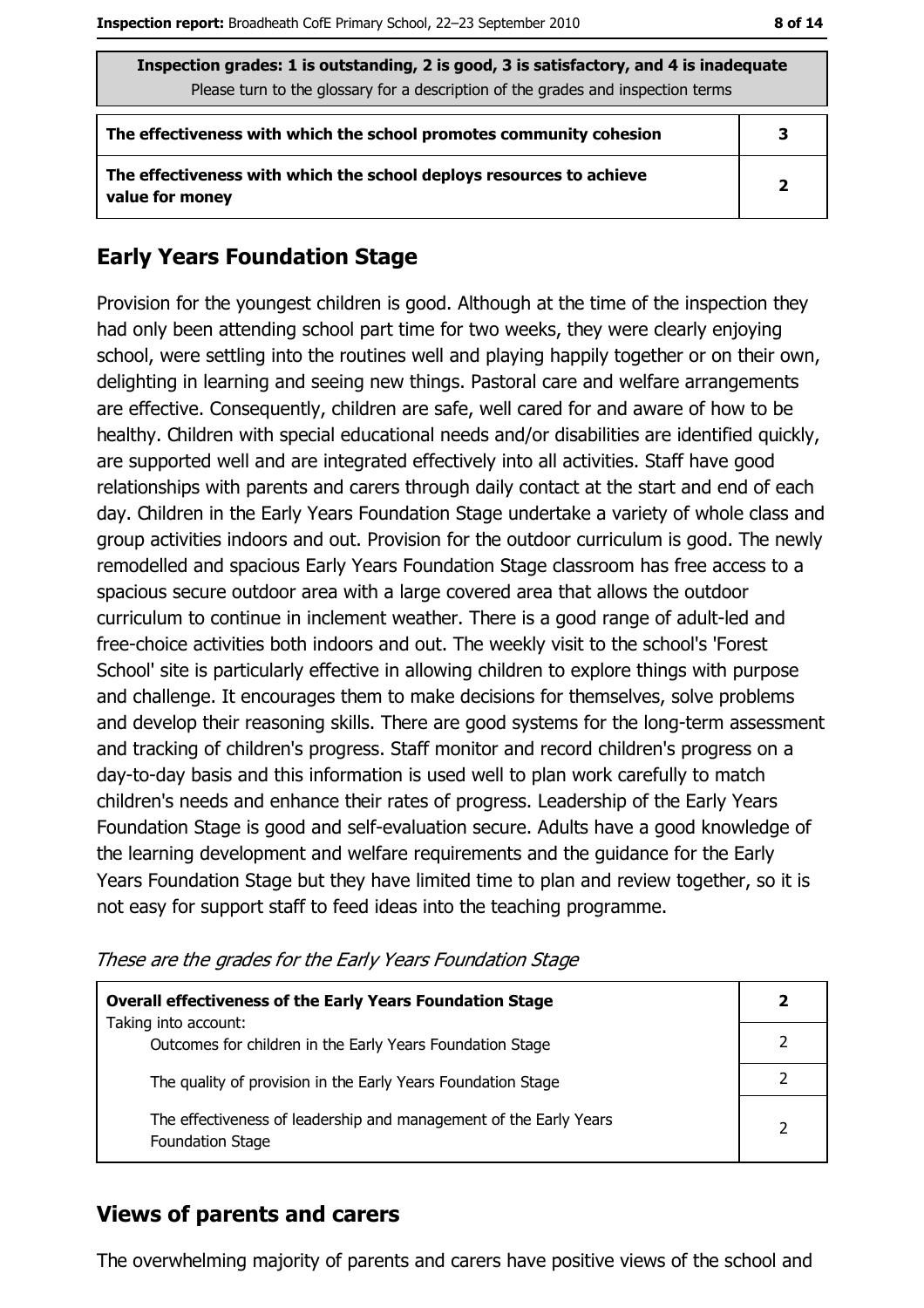#### Inspection grades: 1 is outstanding, 2 is good, 3 is satisfactory, and 4 is inadequate Please turn to the glossary for a description of the grades and inspection terms

are extremely satisfied with it, reflecting the school's very good links with them. All parents and carers who sent in questionnaires agreed that the school helps their child to have a healthy lifestyle and keeps their child safe. Almost all either 'strongly agreed' or 'agreed' with the great majority of the other statements including that their child enjoys school, the teaching is good, the school is led and managed effectively, and the school makes sure that their child is well prepared for the future. However, a very small minority felt that the school does not deal effectively with unacceptable behaviour. The inspection team looked carefully at pupils' behaviour in and around the school, in lessons, in assemblies, at breaktimes and at lunchtimes in the dining hall and playground and did not find any evidence to support these views.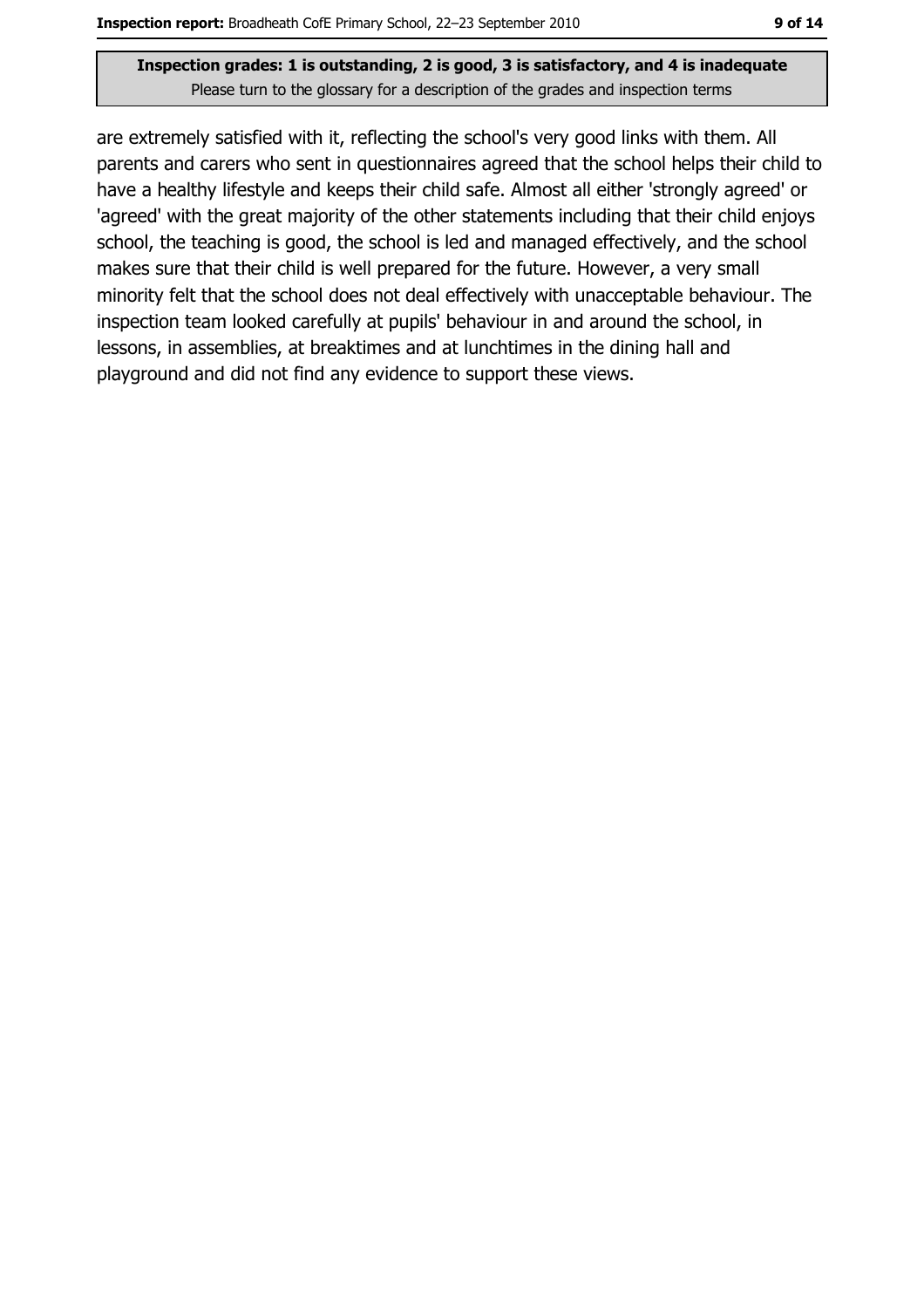#### Responses from parents and carers to Ofsted's questionnaire

Ofsted invited all the registered parents and carers of pupils registered at Broadheath CofE Primary School to complete a questionnaire about their views of the school.

In the questionnaire, parents and carers were asked to record how strongly they agreed with 13 statements about the school. The inspection team received 50 completed questionnaires by the end of the on-site inspection. In total, there are 118 pupils registered at the school.

| <b>Statements</b>                                                                                                                                                                                                                                       | <b>Strongly</b><br><b>Agree</b> |               | <b>Agree</b> |               |                | <b>Disagree</b> |              | <b>Strongly</b><br>disagree |  |
|---------------------------------------------------------------------------------------------------------------------------------------------------------------------------------------------------------------------------------------------------------|---------------------------------|---------------|--------------|---------------|----------------|-----------------|--------------|-----------------------------|--|
|                                                                                                                                                                                                                                                         | <b>Total</b>                    | $\frac{0}{0}$ | <b>Total</b> | $\frac{0}{0}$ | <b>Total</b>   | $\frac{0}{0}$   | <b>Total</b> | $\frac{0}{0}$               |  |
| My child enjoys school                                                                                                                                                                                                                                  | 33                              | 66            | 16           | 32            | $\mathbf 0$    | 0               | $\mathbf{1}$ | $\overline{2}$              |  |
| The school keeps my child<br>safe                                                                                                                                                                                                                       | 37                              | 74            | 13           | 26            | $\mathbf 0$    | 0               | 0            | 0                           |  |
| The school informs me<br>about my child's progress                                                                                                                                                                                                      | 20                              | 40            | 25           | 50            | 5              | 10              | 0            | 0                           |  |
| My child is making enough<br>progress at this school                                                                                                                                                                                                    | 21                              | 42            | 25           | 50            | 3              | 6               | 1            | $\overline{2}$              |  |
| The teaching is good at this<br>school                                                                                                                                                                                                                  | 23                              | 46            | 25           | 50            | $\overline{2}$ | 4               | 0            | $\mathbf 0$                 |  |
| The school helps me to<br>support my child's learning                                                                                                                                                                                                   | 24                              | 48            | 25           | 50            | $\mathbf{1}$   | $\overline{2}$  | 0            | 0                           |  |
| The school helps my child to<br>have a healthy lifestyle                                                                                                                                                                                                | 28                              | 56            | 22           | 44            | $\bf{0}$       | 0               | 0            | $\boldsymbol{0}$            |  |
| The school makes sure that<br>my child is well prepared for<br>the future (for example<br>changing year group,<br>changing school, and for<br>children who are finishing<br>school, entering further or<br>higher education, or<br>entering employment) | 22                              | 44            | 25           | 50            | $\mathbf{1}$   | $\overline{2}$  | 1            | $\overline{2}$              |  |
| The school meets my child's<br>particular needs                                                                                                                                                                                                         | 21                              | 42            | 27           | 54            | $\overline{2}$ | 4               | 0            | $\mathbf 0$                 |  |
| The school deals effectively<br>with unacceptable behaviour                                                                                                                                                                                             | 14                              | 28            | 29           | 58            | 6              | 12              | 1            | $\overline{2}$              |  |
| The school takes account of<br>my suggestions and<br>concerns                                                                                                                                                                                           | 14                              | 28            | 32           | 64            | $\overline{2}$ | 4               | 0            | $\boldsymbol{0}$            |  |
| The school is led and<br>managed effectively                                                                                                                                                                                                            | 21                              | 42            | 25           | 50            | $\overline{2}$ | 4               | 0            | $\mathbf 0$                 |  |
| Overall, I am happy with my<br>child's experience at this<br>school                                                                                                                                                                                     | 26                              | 52            | 22           | 44            | $\overline{2}$ | 4               | 0            | $\mathbf 0$                 |  |

The table above summarises the responses that parents and carers made to each statement. The percentages indicate the proportion of parents and carers giving that response out of the total number of completed questionnaires. Where one or more parents and carers chose not to answer a particular question, the percentages will not add up to 100%.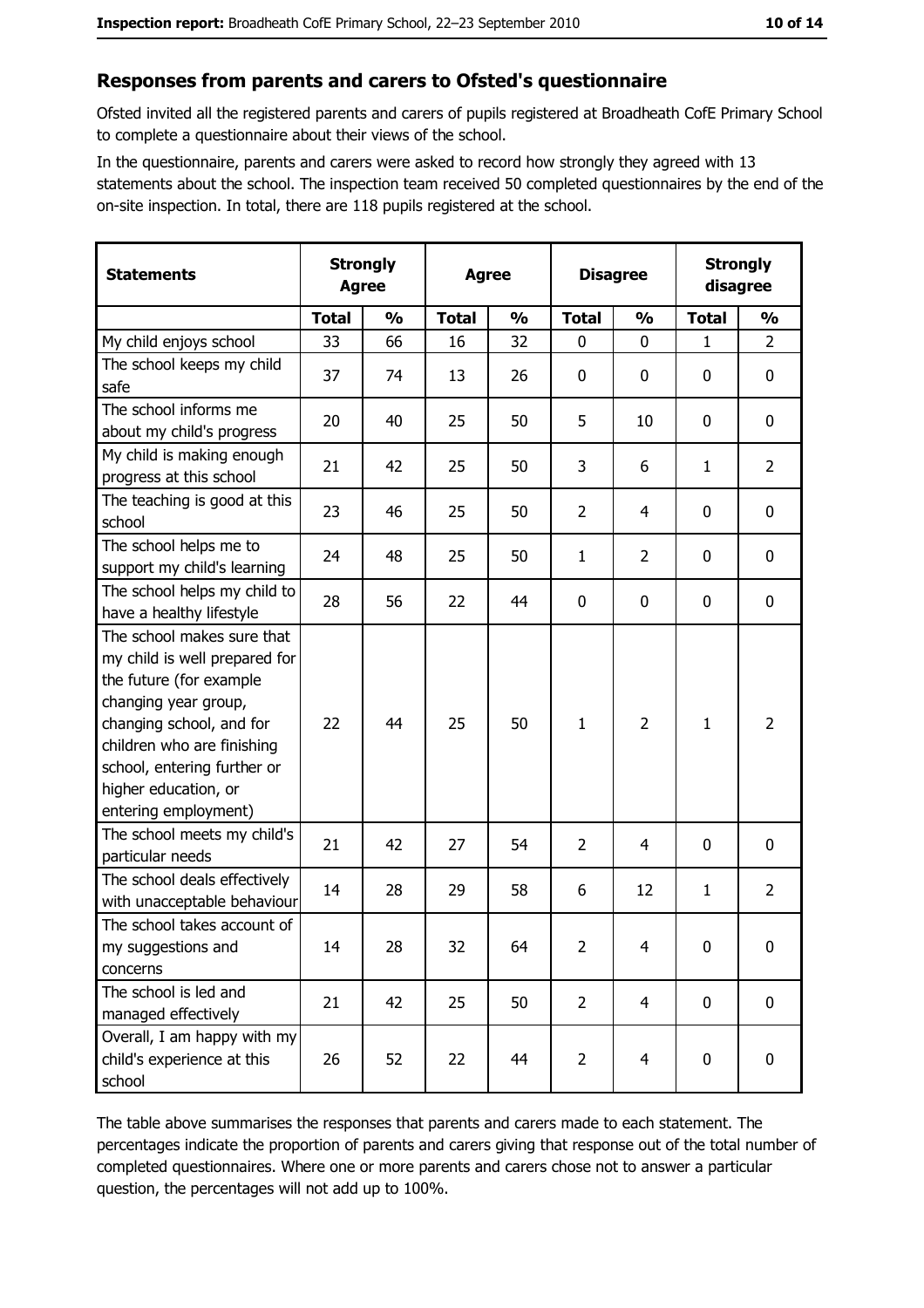## Glossary

| Grade   | <b>Judgement</b> | <b>Description</b>                                                                                                                                                                                                               |  |
|---------|------------------|----------------------------------------------------------------------------------------------------------------------------------------------------------------------------------------------------------------------------------|--|
| Grade 1 | Outstanding      | These features are highly effective. An oustanding<br>school provides exceptionally well for its pupils' needs.                                                                                                                  |  |
| Grade 2 | Good             | These are very positive features of a school. A school<br>that is good is serving its pupils well.                                                                                                                               |  |
| Grade 3 | Satisfactory     | These features are of reasonable quality. A satisfactory<br>school is providing adequately for its pupils.                                                                                                                       |  |
| Grade 4 | Inadequate       | These features are not of an acceptable standard. An<br>inadequate school needs to make significant<br>improvement in order to meet the needs of its pupils.<br>Ofsted inspectors will make further visits until it<br>improves. |  |

## What inspection judgements mean

#### **Overall effectiveness of schools**

|                       | Overall effectiveness judgement (percentage of<br>schools) |      |                     |                   |
|-----------------------|------------------------------------------------------------|------|---------------------|-------------------|
| <b>Type of school</b> | <b>Outstanding</b>                                         | Good | <b>Satisfactory</b> | <b>Inadequate</b> |
| Nursery schools       | 58                                                         | 36   | 4                   | $\overline{2}$    |
| Primary schools       | 8                                                          | 43   | 40                  | 9                 |
| Secondary schools     | 10                                                         | 35   | 42                  | 13                |
| Sixth forms           | 13                                                         | 39   | 45                  | 3                 |
| Special schools       | 33                                                         | 42   | 20                  | 4                 |
| Pupil referral units  | 18                                                         | 40   | 29                  | 12                |
| All schools           | 11                                                         | 42   | 38                  | 9                 |

New school inspection arrangements were introduced on 1 September 2009. This means that inspectors now make some additional judgements that were not made previously.

The data in the table above are for the period 1 September 2009 to 31 March 2010 and are the most recently published data available (see www.ofsted.gov.uk). Please note that the sample of schools inspected during the autumn and spring terms 2009/10 was not representative of all schools nationally, as weaker schools are inspected more frequently than good or outstanding schools.

Percentages are rounded and do not always add exactly to 100. Secondary school figures include those that have sixth forms, and sixth form figures include only the data specifically for sixth form inspection judgements.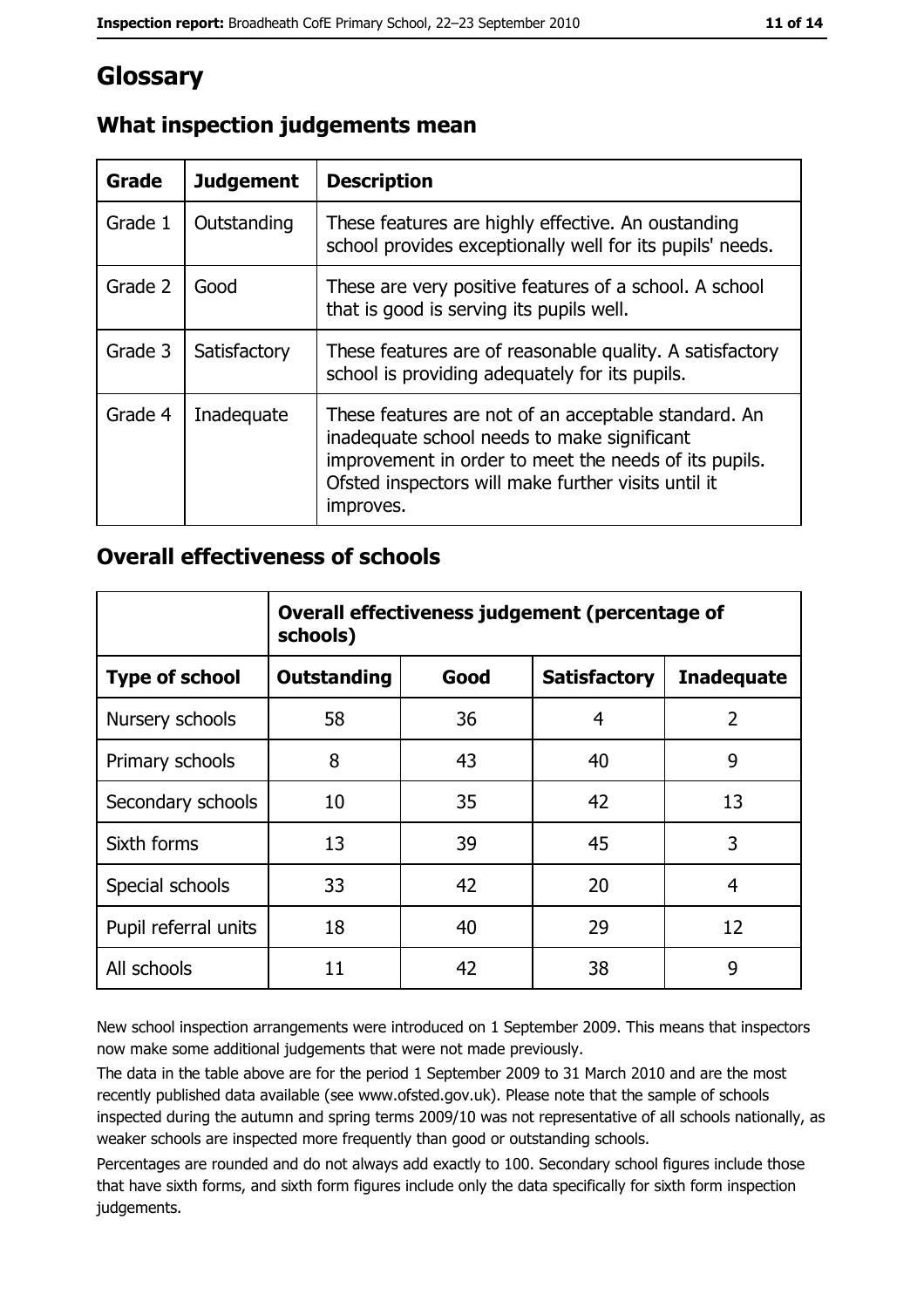## **Common terminology used by inspectors**

| Achievement:                  | the progress and success of a pupil in<br>their learning, development or training.                                                                                                                                                                                                                           |
|-------------------------------|--------------------------------------------------------------------------------------------------------------------------------------------------------------------------------------------------------------------------------------------------------------------------------------------------------------|
| Attainment:                   | the standard of the pupils' work shown by<br>test and examination results and in<br>lessons.                                                                                                                                                                                                                 |
| Capacity to improve:          | the proven ability of the school to<br>continue improving. Inspectors base this<br>judgement on what the school has<br>accomplished so far and on the quality of<br>its systems to maintain improvement.                                                                                                     |
| Leadership and management:    | the contribution of all the staff with<br>responsibilities, not just the headteacher,<br>to identifying priorities, directing and<br>motivating staff and running the school.                                                                                                                                |
| Learning:                     | how well pupils acquire knowledge,<br>develop their understanding, learn and<br>practise skills and are developing their<br>competence as learners.                                                                                                                                                          |
| <b>Overall effectiveness:</b> | inspectors form a judgement on a school's<br>overall effectiveness based on the findings<br>from their inspection of the school. The<br>following judgements, in particular,<br>influence what the overall effectiveness<br>judgement will be.                                                               |
|                               | The school's capacity for sustained<br>improvement.<br>Outcomes for individuals and groups<br>of pupils.<br>The quality of teaching.<br>The extent to which the curriculum<br>meets pupil's needs, including where<br>relevant, through partnerships.<br>The effectiveness of care, guidance<br>and support. |
| Progress:                     | the rate at which pupils are learning in<br>lessons and over longer periods of time. It<br>is often measured by comparing the<br>pupils' attainment at the end of a key<br>stage with their attainment when they<br>started.                                                                                 |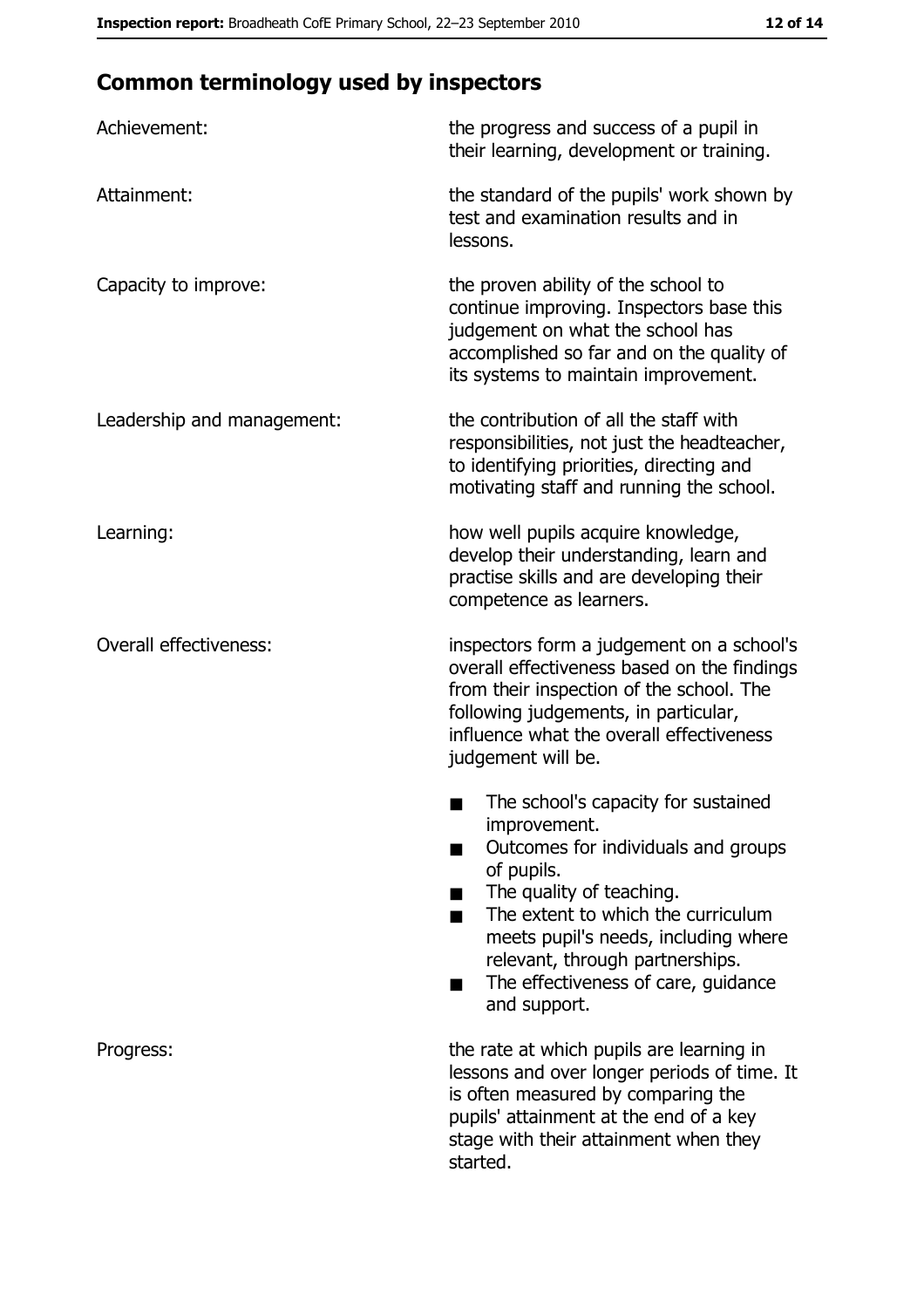This letter is provided for the school, parents and carers to share with their children. It describes Ofsted's main findings from the inspection of their school.



#### 24 September 2010

#### Dear Pupils

#### Inspection of Broadheath CofE Primary School, Worcester, WR2 6QT

Thank you so much for helping me and my colleague when we came to inspect your school recently. I enjoyed meeting so many of you and observing you at work and at play. You made me feel very welcome and made my short visit very enjoyable. Together with your parents, you think Broadheath is a good school and I agree with you.

You clearly enjoy learning and taking part in many activities. You make good progress and achieve good standards. You have a good understanding of how to live a healthy lifestyle and you feel safe and cared for in school. Your behaviour is good and I was very impressed with your manners. It was good to hear from the school councillors about how you are helping to improve the school. You told us that you really enjoy school and are proud to attend. Teachers work very hard to help you to learn and to make sure you enjoy being at school. All the adults take good care of you. Your school is well led and managed and is continually striving to improve.

To help you to make even better progress, we have asked the school to:

- make links with schools in other parts of the United Kingdom and overseas so that  $\blacksquare$ you can learn more about the lives of children from different backgrounds to your own
- help you to do as well with your writing as you do with your reading, by giving you  $\blacksquare$ more practice in ways of writing through other subjects.

You can help by always doing your best and making sure you know your targets.

Thank you again for making me so welcome. I wish you all the very best.

Yours sincerely

**Clive Lewis** 

Lead inspector